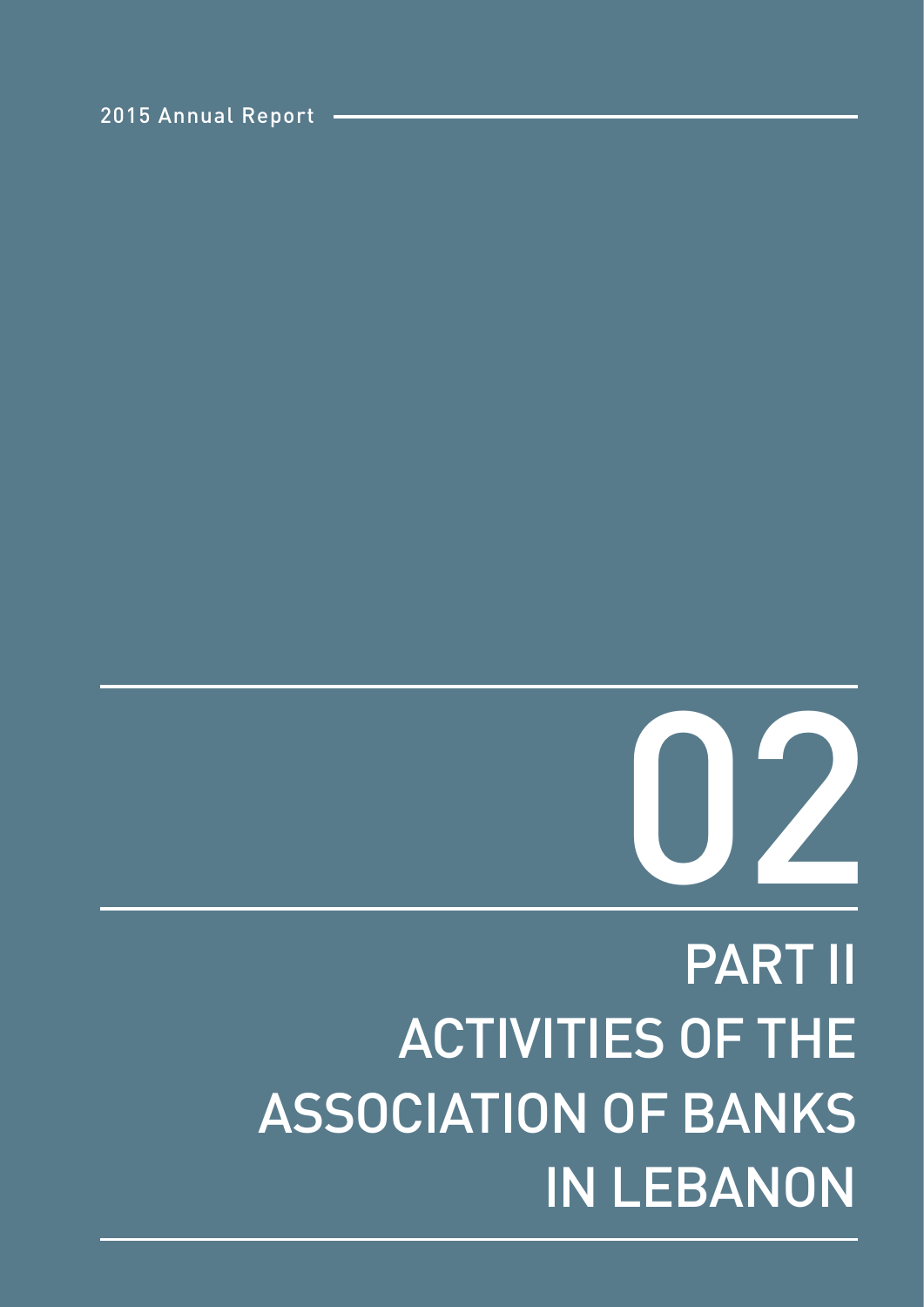The ABL continued in 2015 to follow-up on the banking regulations and legislations with the relevant authorities, particularly the monetary and supervisory authorities, as well as on other issues related to the banking profession.

### I- THE CONTENTS OF THE MOST IMPORTANT CIRCULARS AND GUIDELINES ISSUED IN 2015

### 01 The Implementation of Basle III Accord on Capital Adequacy

The Lebanese monetary and supervisory authorities continued in 2015 in coordination and cooperation with the Association and banks' management to take the necessary arrangements to pursuing implementing Basle III by strengthening bank capital, enhancing bank corporate governance and the role of administrative boards and their committees, and improving risk management and internal control.

#### **About calculating solvency ratio**  a-

Lebanese banks are seriously committed to the capital ratios imposed in the Basle III accord. The BDL asked banks in basic circular no.44 to secure a total solvency ratio (total capital/ total risk weighted assets) not lower than 12% at the end of 2015 with a share of common stocks of a minimum of 8% and core capital of 10%. These ratios include a conservation capital buffer which should reach 2.5% at the end of 2015 and which can be used during emergencies to avoid falling below required ratios. This buffer is to be reestablished after the end of the emergency.

These minimum ratios are more stringent than ones imposed in the Basle III accord where the Basle committee recommends a total capital ratio of 8% at the beginning of 2015 increasing gradually to 10.5% at the beginning of 2019. Facing these stringent conditions, the BDL reduced some risk weights that could be improved, while continuing to commit to the Basle requirements especially the ones applied on bank deposits in foreign currency at the BDL which are not used by the BDL as it places them with correspondent banks. These deposits were given a risk weight of 50% which is an average weight between 20% and 100% that could be adopted.

In order to reach this high level of capitalization in a short period of time and with the encouragement of the BDL and the Association, Lebanese banks adhered in the last few years to confine the large part of their profits to strengthen and increase their capital in addition to secure needed provisions and free reserves against future non-identified risks supporting their abilities to face any emergency possibly arising in the future as a result of the regional and international difficult conditions. The **Banking Control Commission (BCC)**  kept following the efforts of banks in this direction and the necessity to fully comply by all required standards of capital ratios and provisions before deciding on distributing **the profits of 2015** based on **memorandum no. 3/2016.**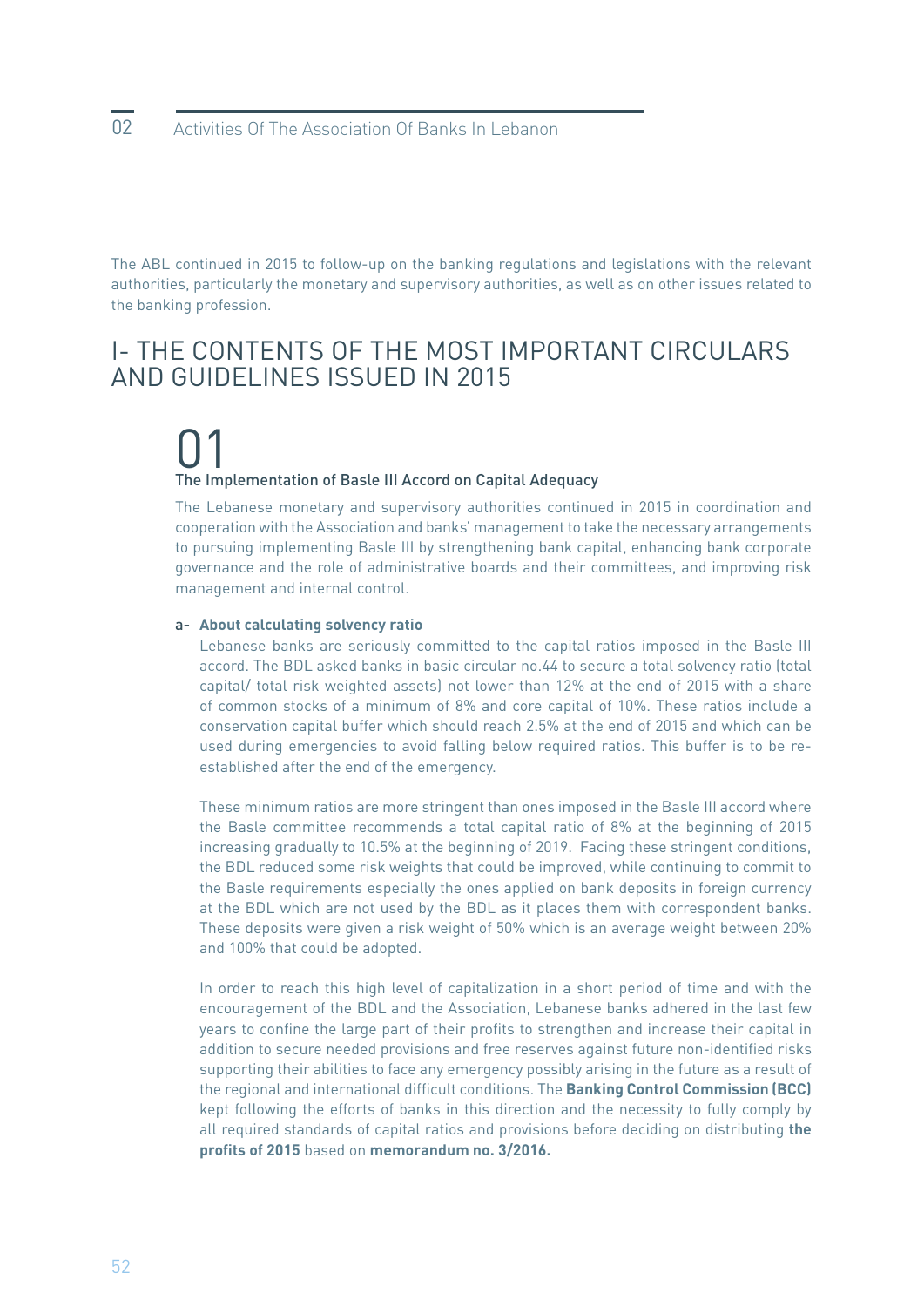We note that the base of bank capital doubled during the last six years increasing from USD 7.5 billion at the end of 2009 to more than USD 15.4 billion at the end of 2015 which is a development that would convey relief to international financial markets and confirm the strength and robustness of the banking and financial sectors.

On another hand, **the BCC** issued **memoranda, no.5/2015, no.20/2015, and no. 5/2016** in which it requested banks to calculate thoroughly their solvency ratio based on its audited balance of 31/12/2014 and its balance of 30/6/2015 and 31/12/2015consecutively, while adopting the same weighting rates for credit, operational and market risks as proposed by the Basle II and Basle III Accords with detailed information about the structure of their capital based on Basle III. The BCC realized that the situation of the Lebanese banking sector is comfortable as the average solvency ratio for the sector as a whole stood over the required 12% reaching more than 14% at the end of 2015.

**The BCC also issued in 2015 circular no. 283** in which it asked banks to conduct the Internal Capital Adequacy Assessment Process (ICAAP) on an overall basis based on the figures of the balance of 31/12/2015 noting that the minimum capital required to cover risks (credit, market and operational risks) based on the methods specified in pillar one remains 8% while allocating additional capital of no less than 4% to cover other risks out of which 1.5% for systemic risks resulting from outside factors such as general economic and political conditions, and 2.5% to the capital conservation buffer. The evaluation procedure is to be accomplished with the cooperation of all concerned parties especially the committee and department of each of the risks and audit in addition to the department of financial administration.

The main purpose of the special report of this self-evaluation is to facilitate the continuous work of the board of directors on risk assessment faced by banks and the techniques and methods to reduce the risks. This represents the most important step in building the strategy of bank specific risk and in capital planning. This step falls into bank corporate governance.

#### **Liquidity ratios according to Basle III standards** b-

The Basel III Accord stresses the subject of liquidity as it does for capital requirements, where liquidity appeared as important as capitalization since it determines the bank's ability to cope with financial crises, when it is hard to count on markets for funding and without resorting to public funds i.e. taxpayers.

As far as liquidity in the short term or the concept of Liquidity Coverage Ratio (LCR), the Basle committee adopted a time schedule to reach the required average progressing from the beginning of year 2015 (60%) to the beginning of 2019 (100%). This average is computed as the ratio of High Quality Liquid Assets (HQLA) to the total monetary outflows from the bank net of inflows over a period of 30 consecutive days. The purpose is to determine if the bank is capable of satisfying its liquidity needs over a month in the case of crisis without resorting to the market. In as far as the Net Stable Funding Ratio (NSFR), the Basle committee is planning on imposing it effective 2018.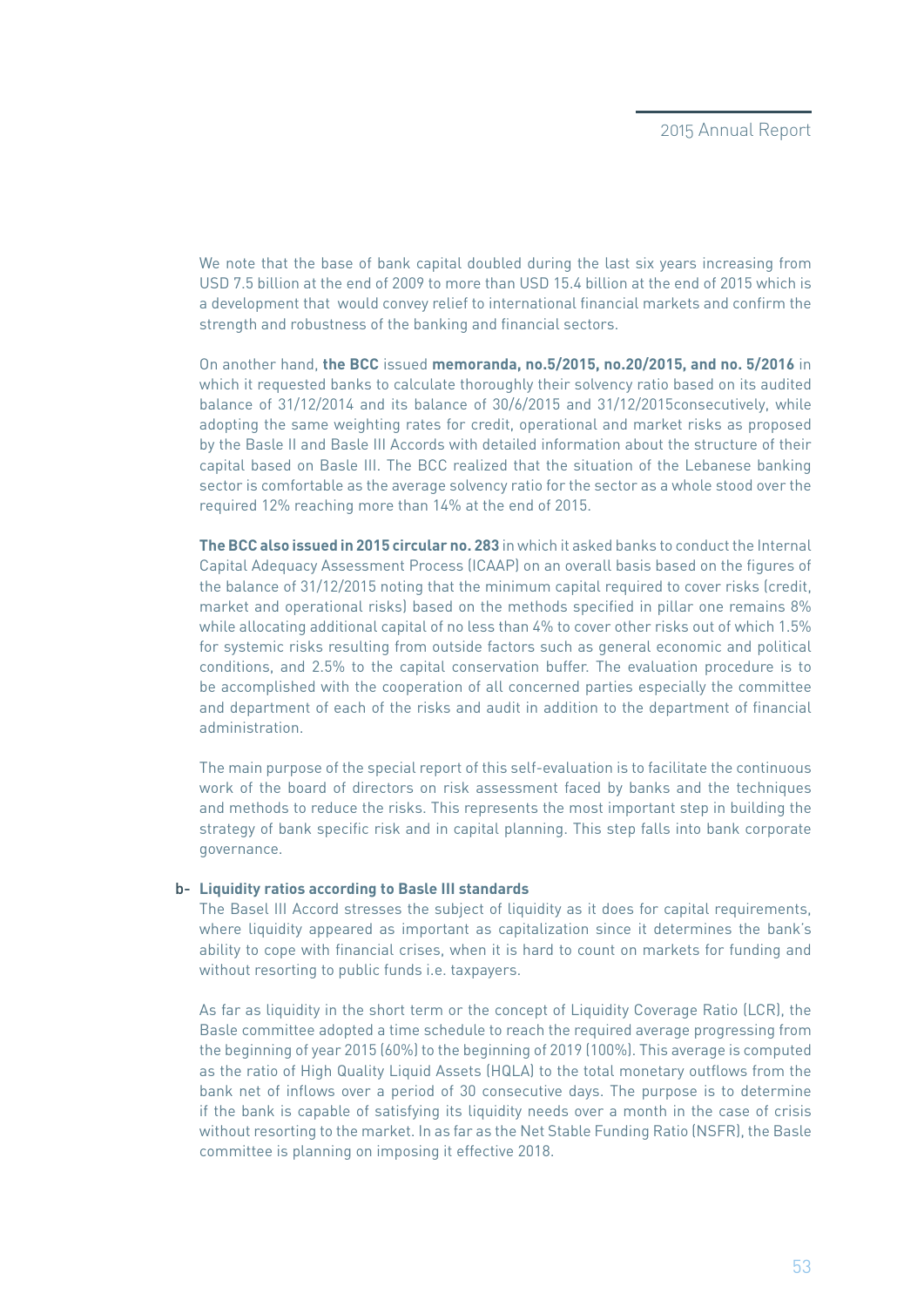The monetary and supervisory authorities follow the degree of commitment of banks to the average required ratios as the BCC issued circular no. 275/2013 on liquidity risk management in which it asked banks to continuously preserve a large buffer of high quality free unencumbered liquid assets based on the results of stress tests conducted by banks. The ratio of these liquid assets to net short term monetary flows constitutes the LCR.

And as in the previous year, the BCC issued in October 2015memorandum no.22in which it asked banks to provide it with detailed information on the high quality free unencumbered liquid assets and monetary outflows and inflows based on the balance of 30/9/2015 in order to conduct a quantitative experiment on computing the LCR of banks.

The banking sector in Lebanon still enjoys a high liquidity ratio in LBP and a convenient net liquidity ratio in foreign currencies in comparison to the required international standards. The administrations of banks operating in Lebanon aimed at preserving high levels of liquidity to protect the sector against crises. Despite the cost of this liquidity especially in foreign currencies, it remains necessary even vital for a safe administration of the sector in the absence of a lender of last resort or a central bank capable of printing foreign currency and providing it to the market.

#### **Committing to the Basle III banking industry standards**  c-

**In the framework of bank corporate governance** and activating the role of boards of directors, the BDL and the Association follow very seriously the commitment of banks to applying their principles. It has become known that the principles of corporate governance which are the subject of basic circular no. 106 and its amendments, are not only addressed in this circular but are also included in other circulars related to boards of directors and their committees (basic circulars no. 118 and no. 132), internal control systems (basic circular no. 77), assessing bank's capital adequacy (basic circular no. 119), in addition to remunerations and bonuses granted to bank employees over which the BDL issued in 2014 basic circular no. 133. Many banks publish a summary on the bank corporate governance guide in their annual reports which include as a minimum an administrative organizational chart, a mechanism of communication between the board of directors and the higher executive administration, and the standards applied to compute the compensation for each relying on the booklet of the Association on the corporate governance guidelines for banks.

Given that the application of these principles requires in addition to the organizational preparation the full support of the boards of directors and the higher administration, the BDL issued on 26/10/2015 **intermediate circular no. 405** in which it asked all presidents and members of boards of directors of banks operating in Lebanon to attend corporate governance programs that the BDL prepares especially for them. It also asked the presidents and members of the audit, risk and compensation committees to attend the specialized programs that it prepares in the field of specialty of each of those committees. The Association continued in 2015 to organize its training sessions on this subject to bank employees.

And also in the framework of commitment to the standards of Basle over transparency and declaration, we mention that the BDL issued on 12/2/2015 **basic circular no. 134** on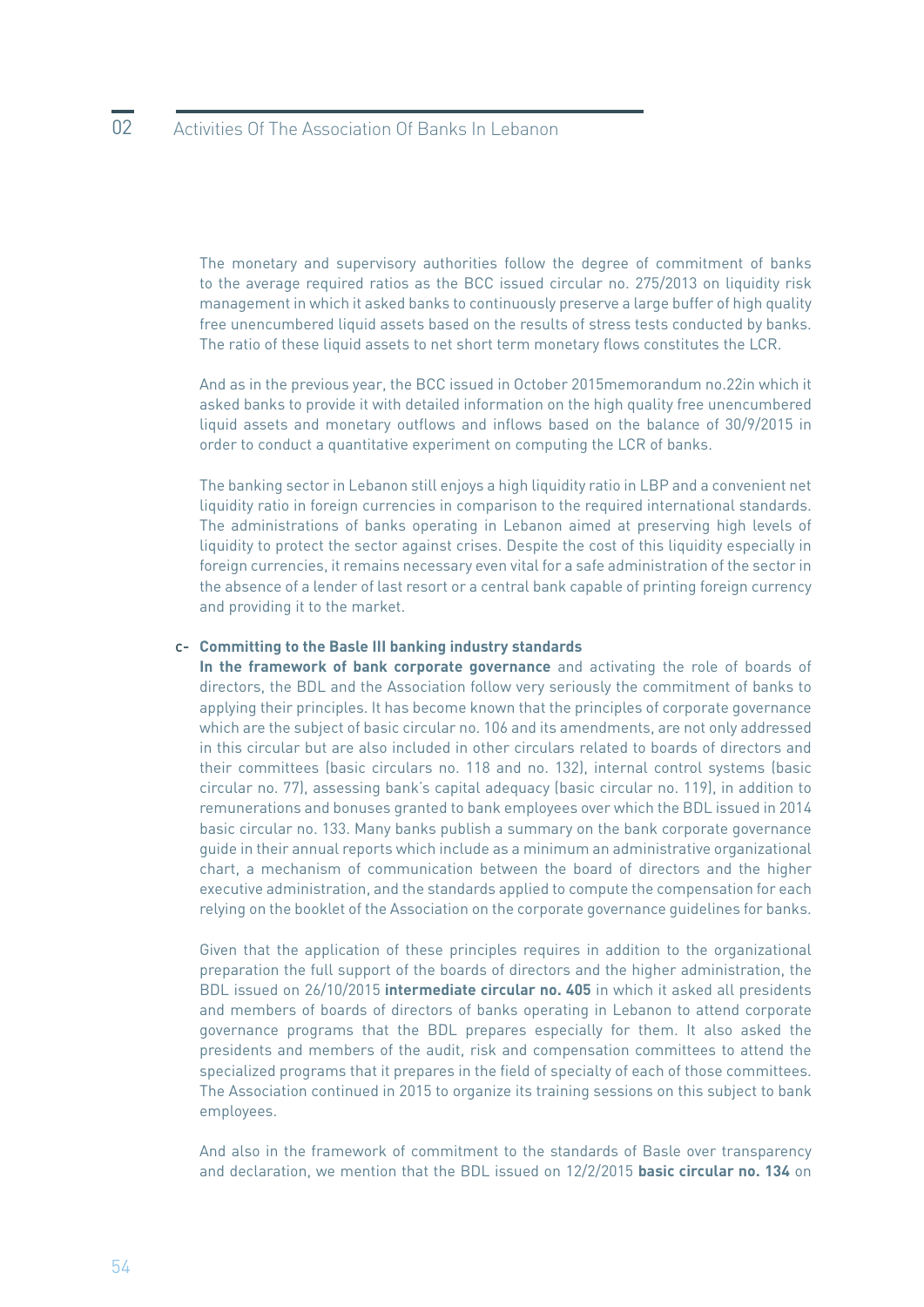protecting the customer which aims at defining the appropriate measures of conducting banking and financial operations with customers. The circular stressed on the necessity to educate customers, raise their awareness, and explain to them their rights by spreading awareness and education programs in banks' head offices and branches. It also emphasized preparing detailed lists stating customers' rights and duties and putting them at the disposal of the customers in addition to developing a proper mechanism for customer requests insuring their treatment. The circular also stipulates on the creation of an independent Unit to execute the operations that takes care of applying the provisions of this circular.

The BCC issued **circular no. 281** which details the many applied sides of basic circular no. 134. It also noted concerning remunerations and bonuses which is the subject of basic circular no. 133 not to consider the number of products and services sold to customers as the main standard in determining the remunerations of the employees marketing them.

The Association had wished to the BDL to include amendments to the mentioned circular to facilitate its execution which serves its main goal or the transparency of the information to customers on one hand and observing the conformity of the financial services and products with the needs of the clients and their financial education on the other. The Association did not feel the need to create a special unit but in assigning its duties to the many existing units in the bank given that the human element in banks has expanded heavily in the last years in the areas of audit, control, and compliance at the expense of service and commercial tasks with the additional ensuing costs. The Association also asked that the circular includes a major distinction between the clients and the products categories, in addition to re-designing many of the sections to go along the reality of the banking profession in the field.

On another hand, the Association held many meetings on the subject with the BCC to clarify some of the applied sides of the circular, and stressed on the necessity to extend the period of implementation of the signature of the agents on the written document concerning receiving the list of "rights and obligations". And in 2015, the BCC issued **memorandum no. 24** that extended until 30/6/2016 the period of providing and signing the list of rights and obligations stated above.

On another hand, the Association cooperated with the company "Deloitte and Touche" to develop a complete guide of measures on the subject. In September 2015, the Business Ethics and Customer Protection guide was circulated to banks to save on the cost as in line with the three guides dealing with the subjects of FATCA, combatting money laundering, and sanctions. This guide is complete concerning the information provided as well as managing the operations by bank employees and finally concerning the ethics of the profession.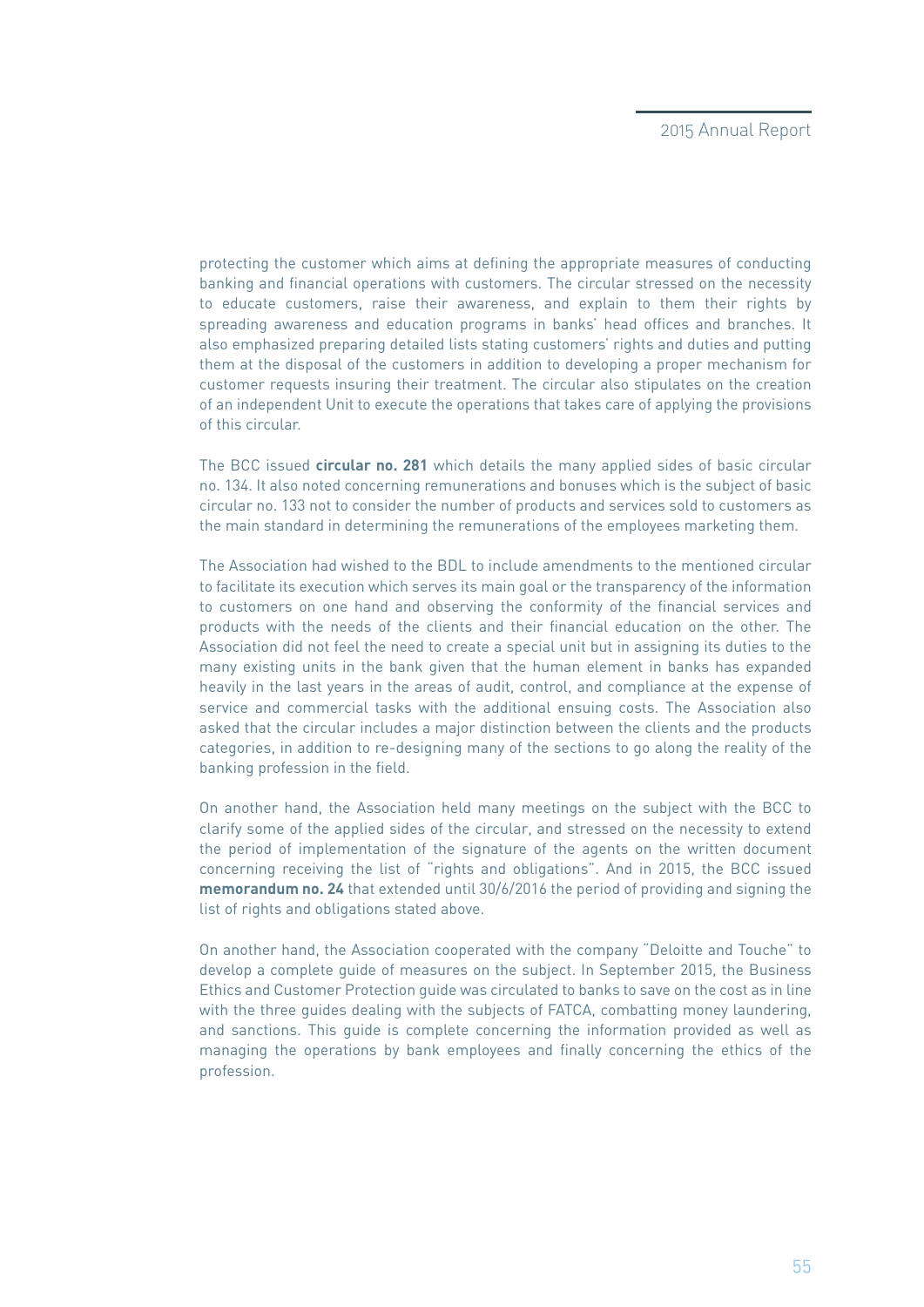#### **General provisions** d-

The administrations of banks accompanied by the BCC continued in 2015 their efforts to clean and refine their balance sheets by settling loans and forming the necessary provisions.

On 2/1/2015, the BCC issued **circular no. 280** concerning forming private provisions and reserves related to retail lending and forming general provisions and total reserves on the portfolio of loans and other facilities earning interest rates based on the results of the impairment tests conducted on the portfolio of these loans. We mention that the BDL had specified in intermediate circular no. 369/2014 the meaning of retail loans and the policy of granting them and the percent of provisions that have to be formed when signs of hindering appear.

On 26/10/2015, BDL issued basic **circular no. 135** on debt restructuring. This circular guarantees the continuation of the economic activity of the client on one hand and the preservation by the bank of the amount lent on the other as banks can discount at the BDL 50% of the restructured bills.

However, after studying the proposal of this circular, the Association made major remarks to allow a more plausible implementation of debt restructuring. Thus, it asked for business meetings among teams from the BDL, the BCC and the Association to discuss these remarks and the many practical sides of this circular. The monetary authorities are thanked for taking these remarks into consideration before issuing the stated circular.

At the beginning of 2016, the BCC issued **applied circular no. 284.**

The BDL mentioned in its monthly meetings with the Association that banks decide on their own responsibility on the agents that are liable to continue and the BCC will examine and voice its opinion. This measure is preventive due to the general situation and not due to the percent of doubtful loans which remains low and in the region of 3.6% from the loan portfolios. Banks stressed that they will continue as usual to deal with responsible flexibility with borrowers facing circumstantial difficulties in fulfilling their obligations due to the current economic conditions especially in the category of housing loans.

On another hand, the Association discussed in this framework the subject of how to deal with the loans of clients whose accounts have been blocked by the Special Investigation Commission based on the requests of many banks granting retail loans especially housing ones to people with blocked accounts after loans were granted. The Association asked to allow concerned banks to liquidate the guarantees whereas the BDL preferred that concerned banks open parallel accounts where payments are collected without extinguishing the loans of said borrowers pending the final decision on the blocked accounts from the Special Investigation Commission.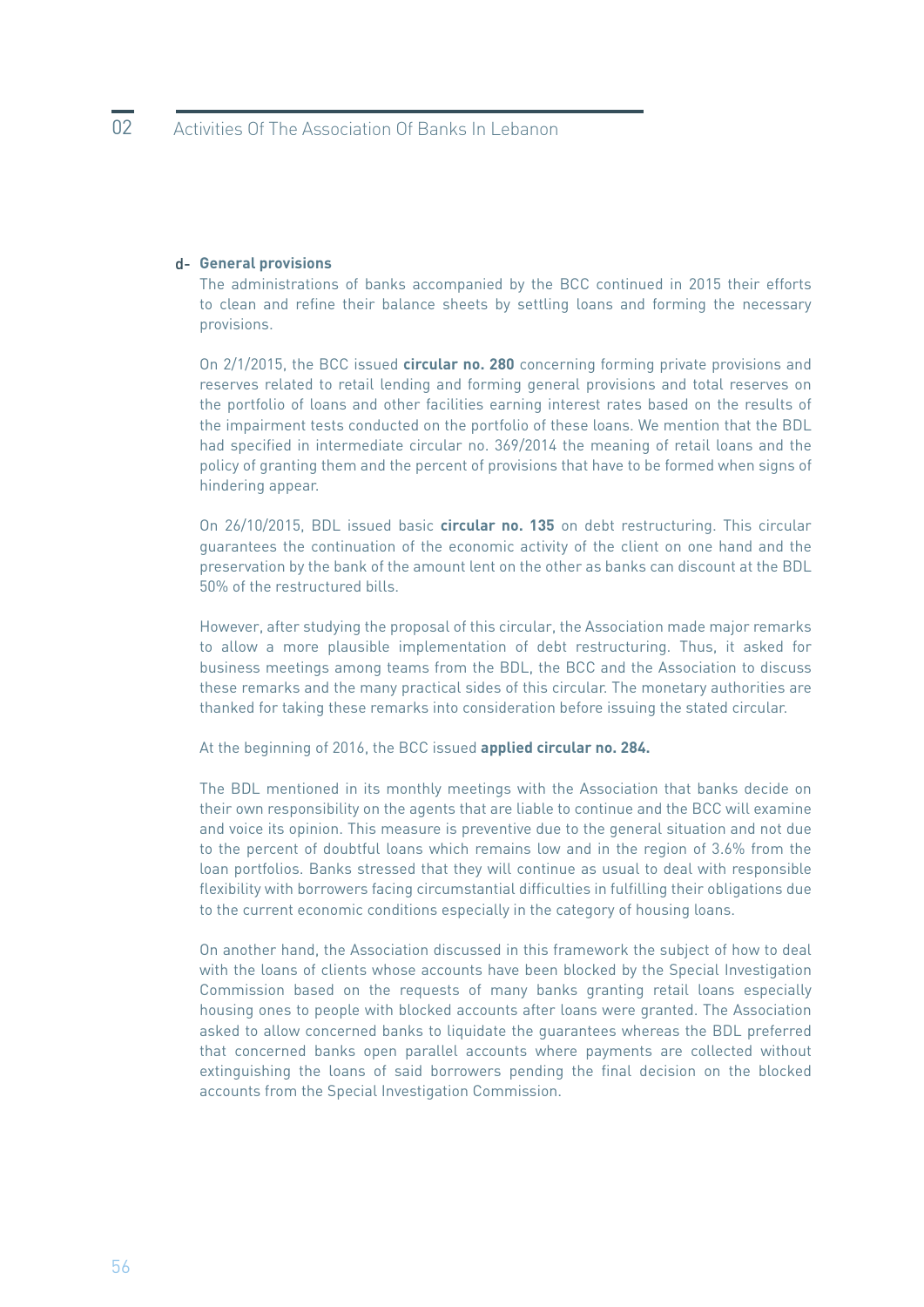#### **Banks' foreign placements of available banking liquidity**  e-

In 2015, monetary and supervisory authorities continued to monitor banks foreign placements in order to avoid investments in new risky financial instruments and the involvement in the investments drift and the derivative products.

The BDL cautioned again in 2015 in monthly meetings with the Association to the necessity of being careful in placing liquidity in financial instruments and the bills issued by emerging countries or their private institutions. The developments that may happen to the US interest rates could affect the currencies of these countries possibly exposing the holders of their debt to losses.

In another framework, due to the severe fluctuations witnessed by international markets in 2015 resulting from the slow growth especially in China, and the reduction in the prices of raw material namely petroleum and the continuation of negative interest rates, the results of banks abroad declined. However, banks in Lebanon remained isolated from some of these impacts on their results and profits as they are committed to the circulars of the BDL requiring them not to place abroad more than 50% of their capital in countries with ratings that are equal or higher than the investment class. Banks also respect the credit ceiling against instruments and shares specified as 50% of their value. They also avoid placements at high interest rates paid by some Mediterranean countries fearing carrying their high risk.

In the framework of limiting the risk of customers dealing in currency markets and with the continuous large fluctuations abroad as happened when the Euro and the Swiss Franc were disengaged early in 2015, the BDL also cautioned in its monthly meetings with the Association on the necessity to continue respecting basic circular no. 48 where banks insist on requesting margins no less than 20% from customers participating in foreign exchange market. This margin is important to protect the bank and especially the clients themselves as a result of the positions they take and thepossible impact on their ability to pay their obligations to banks.

The BCC follows on the degree of exposure of banks and clients resulting from their placements abroad. Thus, it requested in 2015 from banks based on **memoranda no. 6 and no. 16** to provide it with the sum of the net negative values and the reduction in the margins in the portfolios of agents. It also asked based on **memoranda no. 2 and no. 4** to be provided with the degree of exposure of some correspondents (the size of open positions and the amounts in the accounts of agents) especially the non-performing among them such as Boston Prime Ltd and others.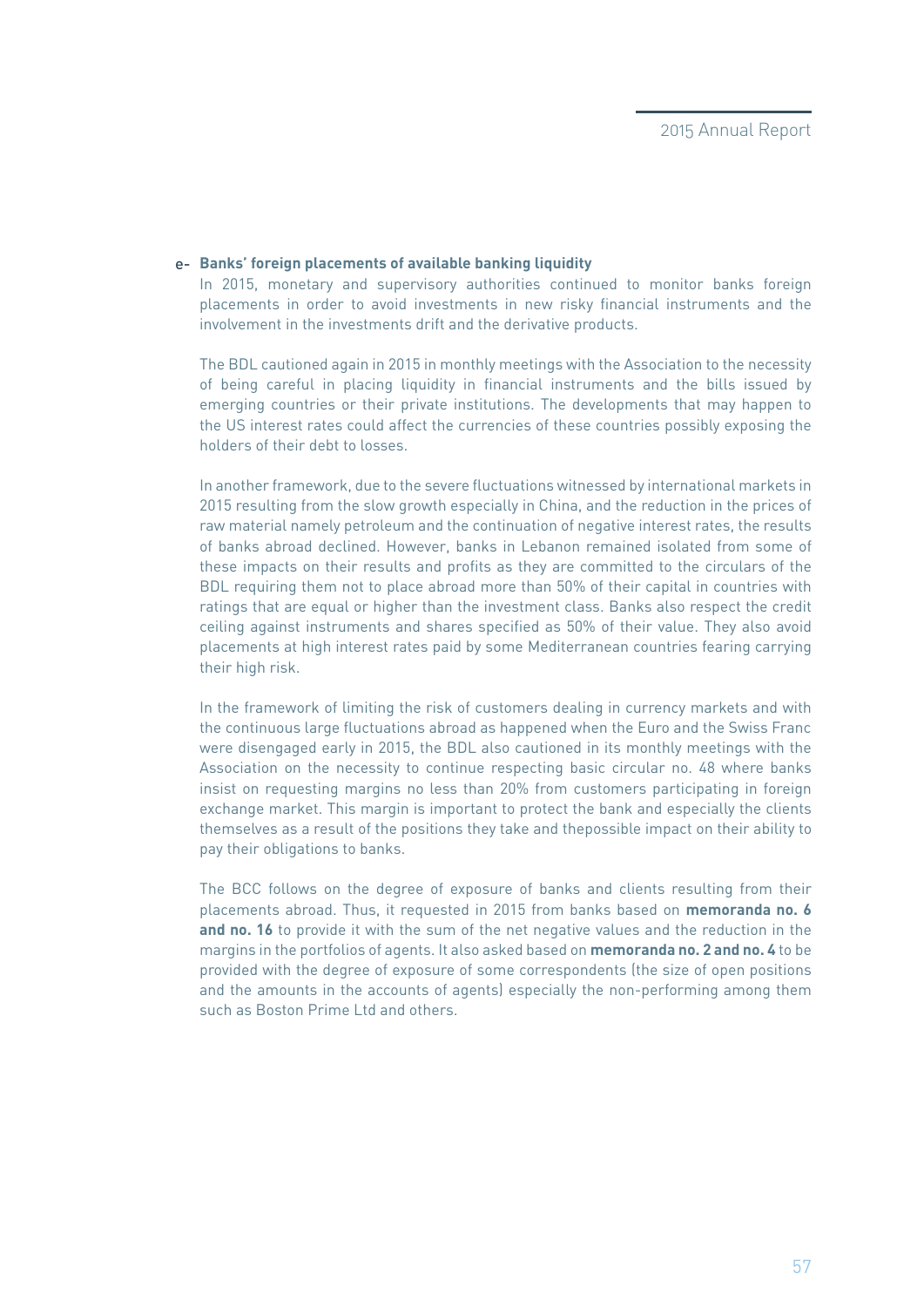### 02 New circulars aiming at enacting lending to the private sector

Banks continued in 2015 to expand their loans to the private sector, despite the difficult circumstances in the country and the region. The amount of these loans increased to LBP 81743 billion at the end of the year or by an increase of 6.5% compared with the preceding year. Banks continued granting concessional loans with assured economic and social benefits. These loans gave back to the Lebanese pound its role as a lending tool benefitting from government subsidized interest rates, incentives and reduction in required reserves and the facilities of the BDL. These concessional loans helped create employment opportunities by supporting small and medium size enterprises and contributed to social stability especially through housing loans which represent the largest share of these loans.

In order to maintain this lending trend, the BDL extended based on **intermediate circular no. 409/2016** until the end of 2016 the period of benefitting from the incentives granted since 2009. It also extended based on **intermediate circular no. 382 and circular no. 408/2015** until the middle of November 2015 and then until 15/11/2016 the period over which banks can benefit from the facilities that the BDL grants to them at an interest rate of 1% to provide concessional loans with these funds. It also added to the funds not used from these facilities a sum of LBP 1500 billion in 2015.

The Association, encouraged by the BDL, expanded in 2015 the scope of the protocols of cooperation with the General Directorate of State Security and the Customs Police in which banks grant concessional housing loans. As a result, the BDL issued **intermediate circular no. 397/2015** in which it granted reductions of 100% of required reserves on these loans. Additionally, based on **intermediate circular no. 399/2015,** the BDL is to provide facilities to banks against these loans when the amount of required reserves available for these mechanisms gets depleted. The BDL added to the list of loans benefitting from these bank facilities ones in Lebanese Pounds granted to support rural areas and villages for the purpose of financing environment friendly projects in the fields of energy and renewable energy with the amount of each loan not exceeding LBP 30 million.

The BDL based on **intermediate circular no. 400/2015** extended the maximum period for loans at subsidized interest rates to twelve years from the previous ten. However these loans will not benefit from the interest subsidy during the extended period but only from the reduction in required reserves. Institutions are to bear the differences in subsidies distributing them over the remaining years. This helps institutions suffering from the difficult conditions in the country to continue their operations by granting them an additional period to settle their status.

The BDL also issued in 2015 **intermediate circulars nos. 386 and 387** in which it imposed for one time only a charge in LBP of 0.4 % of the value of all environment friendly loans granted by banks. It was clarified to the Association after enquiring about the matter that the BDL does not charge commissions to its benefit after it completed financing and modernizing the payments system, and that the mentioned charge is cut for the European Union from the beginning of the period of the loan.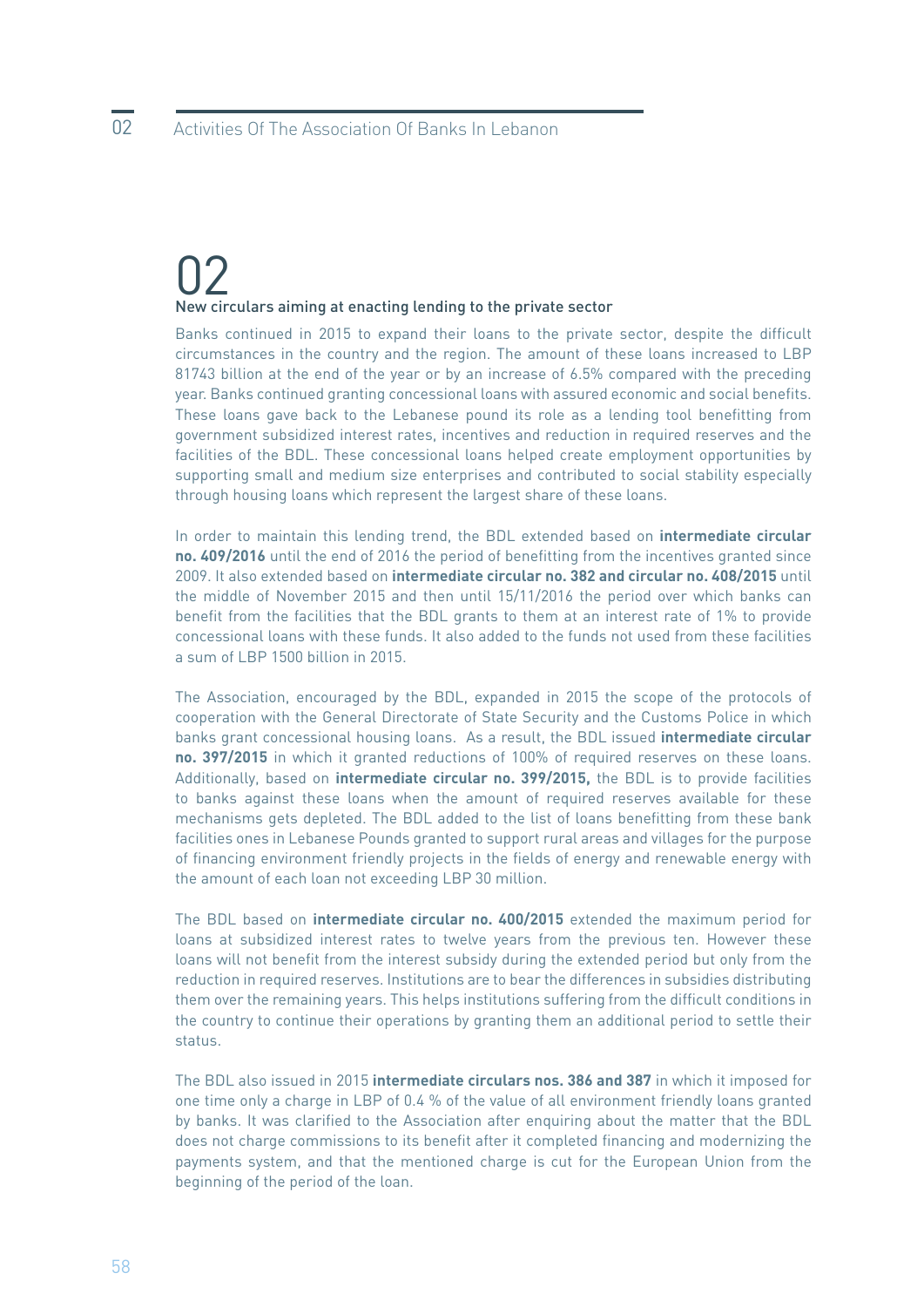Due to the many consumer and small bank loans, the BDL reduced based on **intermediate circular no. 388/2015** the amount of credit granted to one person that should be declared to the Centrale Des Risques Bancaires from LBP 9 million to LBP 5 million.

On another hand, intermediate circular no. 331 issued in 2013 created a firm cooperation between the financial and the knowledge economy sectors. The success achieved by its implementation during 2014 caused the monetary authorities to continue providing the financial support to this emerging sector over the long term. Banks as well find this measure helpful in achieving their developmental role. It became known that this circular concerns directly the capital of firms instead of bank lending where banks and financial institutions were allowed within 3% of their capital to capitalize emerging projects, incubators, and accelerator companies whose activities center around the knowledge economy and on condition that the companies operate in Lebanon and employ Lebanese labor force. The BDL secures to the concerned bank, in return for these contributions, facilities for a maximum period of seven years at no interest with risk coverage of 75% of bank investments in these companies. Concerned banks need to have an active role in developing the business of these firms supporting their continuing growth and proper management.

In **memorandum no. 17/2015,** the BCC asked to be provided with information on the contribution of banks in the emerging companies, business incubators and accelerators.

After the success of "BDL Accelerate 2014", in transforming Lebanon to an international center for emerging companies, the BDL organized the second international conference on emerging companies "BDL Accelerate 2015" on 10 and 11 December 2015 at the Forum de Beirut.

The conference addressed the topic of "Emerging Start up Ecosystems" and included businessmen, investors and supporting institutions from more than 8 international cities. There were over 2000 participants, 100 speakers, 100 exhibitors, and 50 emerging companies attending from all over the globe. The conference also organized two competitions for emerging companies, workshops, and provided an area for exhibitors. Such activities are bound to enhance the external reputation of the banking sector and the BDL.

#### **The relationship with the Public Corporation for Housing (PCH)**

The banks providing housing loans in cooperation with the Public Corporation for Housing (PCH) faced again some difficulties during 2015 due to the delay of the PCH in making interest payments on behalf of the customers to banks. This is due in reality to the fact that the Ministry of Finance did not provide in 2014 resources to the PCH as per the practiced laws.

It is evident from the survey conducted by the BCC that the outstanding portfolio of housing loans approaches USD 3 billion, with interest payments accrued on the PCH of USD 22 million in 2014 and close to USD 150 million in 2015. To avoid classifying the loans of the PCH as non-performing despite being guaranteed by the government, it was agreed with the monetary authorities to cover the outstanding debt of 2014 by taking provisions for it on condition that the BCC studies with concerned banks the possible remedies of the outstanding portfolio of 2015.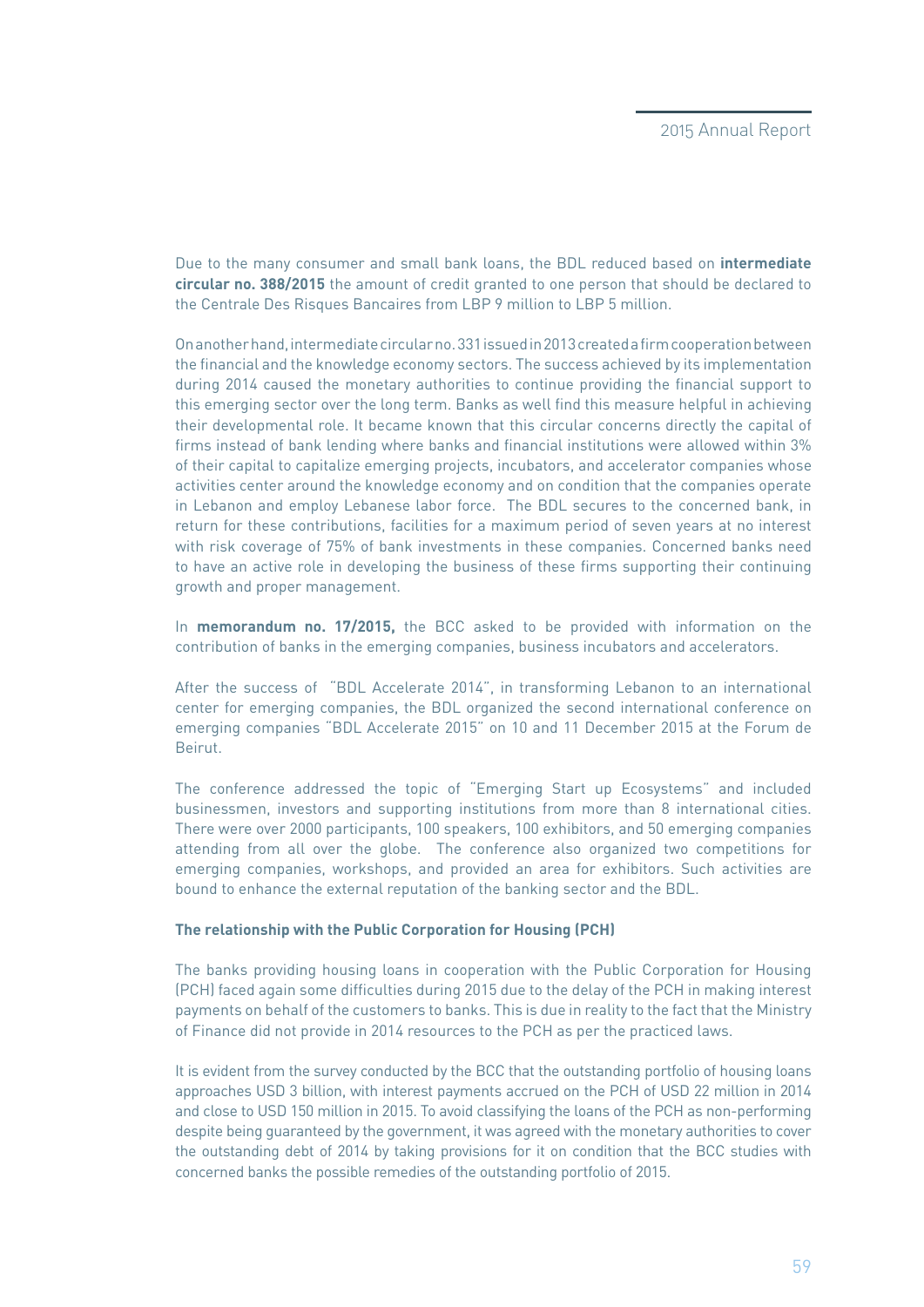Finally, the Ministry of Social works issued on **5/3/2015 decree no. 1463** in which it grants the PCH a Treasury loan of LBP 40 billion to pay the interest owed to banks. The Association asked the monetary authorities to find a radical solution to this issue so that banks do not remain the captives of Treasury loans that could be approved or delayed as happened in the past. The Association sent the BDL a letter in which it suggested a solution based on subsidies, in return for maintaining the low interest rates for borrowers.

### II- PROFESSIONAL ISSUES

# 01 Some banking investment aspects

#### The Lebanese monetary and supervisory authorities continued in 2015 in coordination and cooperation with the Association and banks' management to take the necessary arrangements to pursuing implementing Basle III by strengthening bank capital, enhancing bank corporate governance and the role of administrative boards and their committees, and improving risk management and internal control.

#### **Rationalizing the Market for Interests Rates** a-

In 2015, the Association continued to periodically send circulars to banks on the Beirut Reference Rate (BRR) in dollars and in Lebanese pounds. These rates fluctuated in 2015on the USD between 6.08% and 6.23% and on the LBP between 8.67% and 8.8%. These rates increased slightly on the USD and on the LBP compared to 2014. These averages allow banks, after adding the quality of credit risk and profitability concerning loans and credit in USD and LBP, to determine the prime rates.

#### **Settling the payment of the tax on built properties at banks** b-

The board of directors of the Association approved the suggestion of the Minister of Finance concerning settling the payments of the tax on built properties at the branches of banks operating in Lebanon. A discussion is being held with the Ministry of Finance on the mechanism, the principles, and the procedures to be adopted for this purpose.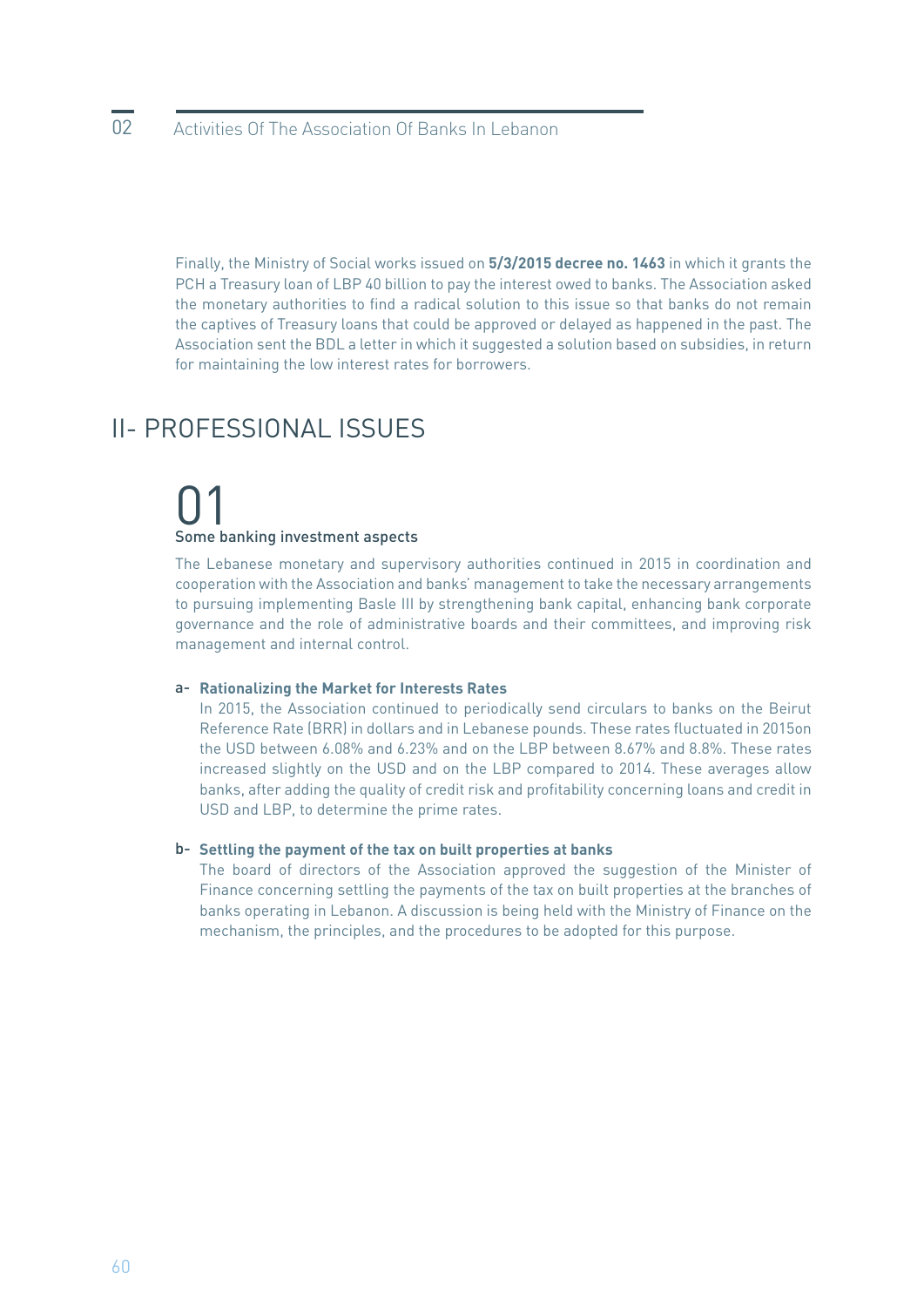### 02 Fighting money laundering and terrorist financing

The banking sector continued in 2015 to spend its utmost efforts to combat money laundering and countering the financing of terrorism and to comply with the international standards on the subject. Over the last few years, cooperation continued among the monetary and supervisory authorities, the Association and bank administrations to adopt "the best practices" in this domain. The purpose is to strengthen rules and ethics of the profession and its pacts, and emphasize the operation of preparing and developing the systems, and training the qualified human cadres.

Lebanon falls in a high risk area especially political and security risks while their financial and banking sectors operate in a business environment characterized by high economic and financial risks particularly reputational ones. In the middle of this environment and in the spirit of large openness to the world, it becomes natural for the financial sector in Lebanon to adjust to the international developments. In order to fortify the banking relationships with the world and solidify the firm and continuous commitment of the Lebanese government to applying international standards to keep Lebanon on the world financial map, the Association and the monetary authorities pursued for more than three years with the political branch to have the Lebanese parliament pass the important financial laws concerning combatting money laundering and the financing of terrorism.

**On 24/11/2015, four laws were passed. These were Law no. 42 on declaring the crossborder transportation of money, Law no. 43 on exchanging of tax information, Law no.44 on major amendments to Law no. 318 on combatting money laundering and Law no. 53 on allowing Lebanon to join the United Nations Convention on combatting terrorist financing signed in 1999.** 

Law no. 42 on declaring the cross-border transportation of money includes a double system requiring the declaration on sums exceeding USD 15 thousand in addition to announcements based on the requests of customs authorities. The declaration and statement include details on the carrier of money, its owner and recipient in addition to the source of money and the means of transportation. This law is in line with the recommendations of FATF-GAFI which is the international task force concerned with fighting money laundering and terrorist financing. These recommendations require any country to make the necessary arrangements that allow tracking the cross-border transportation of money in and out.

Law no. 43 on the exchange of tax information includes a harsh procedural path for the exchange of this information in order to avoid randomness and preserve the rights of the concerned people. Issuing this law allowed Lebanon to legally join and comply with the standards of the Organization for Economic Cooperation and Development (OECD) adopted by the G20 group.

It is to mention, in the framework of tax evasion, the US tax legislation known as FATCA which imposed new standards to prevent American citizens from conducting tax evasion abroad. It is known that the Lebanese banking sector worked hard for many years on clarifying its contents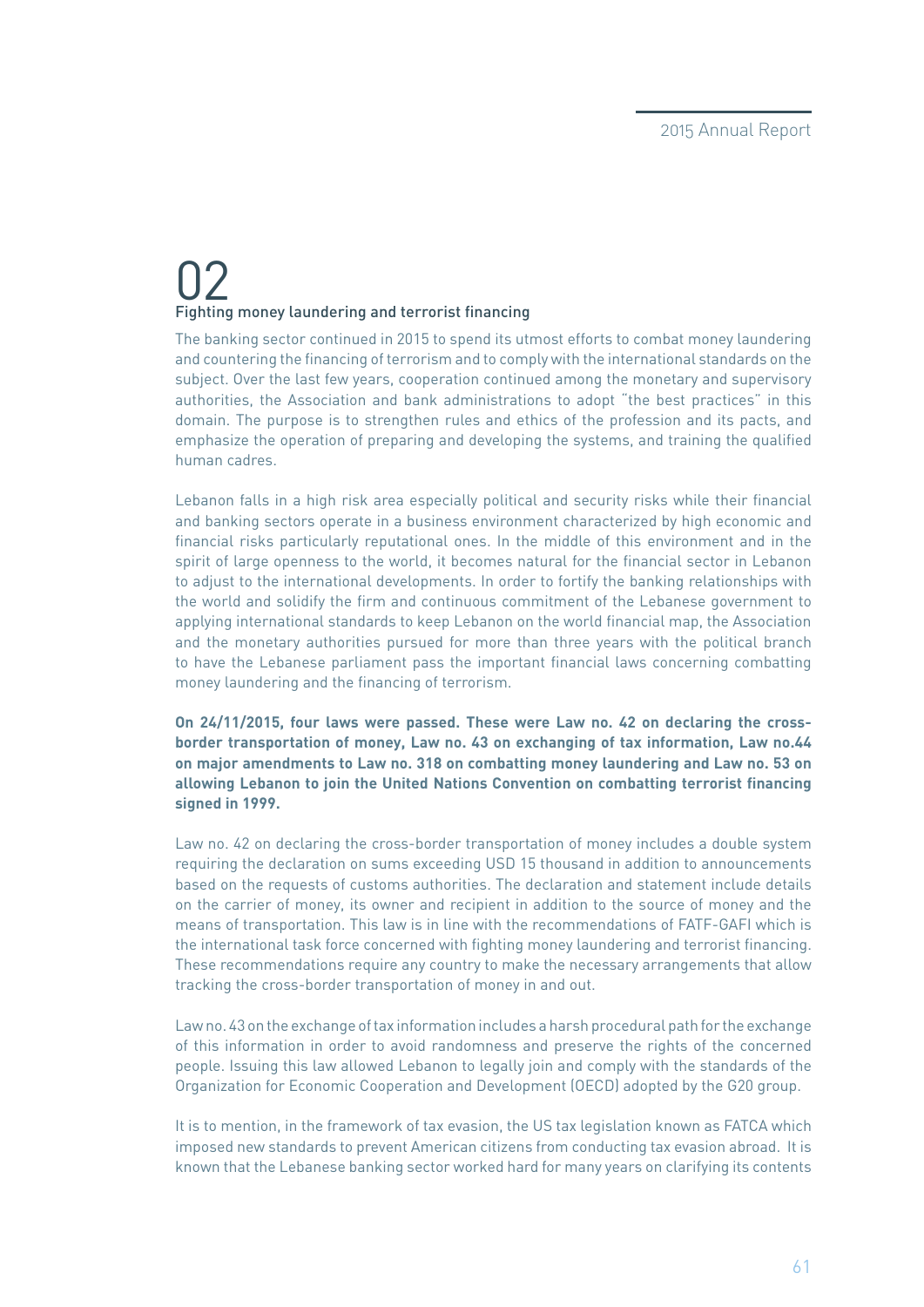and applying its laws. It is to mention that after Lebanon chose the agreement path (implying that each bank is to enlist on an individual basis with the US Internal Revenue Service IRS), all banks operating in Lebanon started joining the FATCA agreement as the Association declared it in 2014.

Law no. 44 includes major amendments to Law 318 on fighting money laundering, enlarging its scope to include most financial crimes and expanding the duty of declaration to new categories and sectors (real estate developers, commodities and precious metal merchants, lawyers) in addition to many procedural issues that make practicing the mission of the "Special Investigation Commission" more efficient.

As far as Law no. 53 concerning having Lebanon join the United Nations Convention to fight terrorism of 1999, it is to point-out that FATF-GAFI had alluded in its last meetings of 2015 to the last few countries including Lebanon that have not joined the convention. To avoid placing Lebanon on the list of countries not joining, passing law no. 53 on 24/11/2015 created a big relief in the banking and financial environment.

On 22/12/2015, the BDL issued **basic circular no. 136** in which it asked banks, financial institutions, and various institutions subject to the supervision of the BDL to review constantly any update on the UN Security Council website concerning the names designated in the lists issued pursuant to UN Security Council Resolutions (1267/1999, 1988/ 2011, 1989/2011) and any related successor resolutions, to automatically and immediately freeze, without delay and without any prior notice, the funds, accounts, operations, or other assets related to these names, and to inform the "Special Investigation Commission" of this action. In addressing the concerns of the banks, the BDL clarified during the monthly meetings with the Association that article two of this decision requiring its implementation on the branches and sister and subsidiary institutions abroad does not ask informing the Special Investigation Commission in Lebanon on agents abroad whose names were placed on said lists but requires only informing the concerned authorities of the countries where these branches and institutions reside.

It is to mention in this framework the Manual for Policies and Procedures on the subject of sanctions issued by the Association in early 2015 after having asked Deloitte to prepare the manual with the close participation of members of the compliance and anti-money laundering committee in the Association. The purpose of this manual is to strengthen awareness at banks concerning risks of sanctions and to shed light on the sanctioned financial operations. It is a continuation to the manual on fighting money laundering and terrorist financing that was previously issued by the Association also prepared by Deloitte.

It is known that the Lebanese banking sector complies with the sanctions decided in the United Nations, the United States and the European Union, and prevents any attempt at violating or circumventing them for the purpose of preserving its reputation and international standing and the protection of the interest of its shareholders, depositors and agents as well as its clear and good relations with correspondent banks.

The BDL issued two basic circulars no. 1/2015 and 2/2016 **directed towards "lending counters"**  to supervise their activities. It asked these counters based on the first circular to provide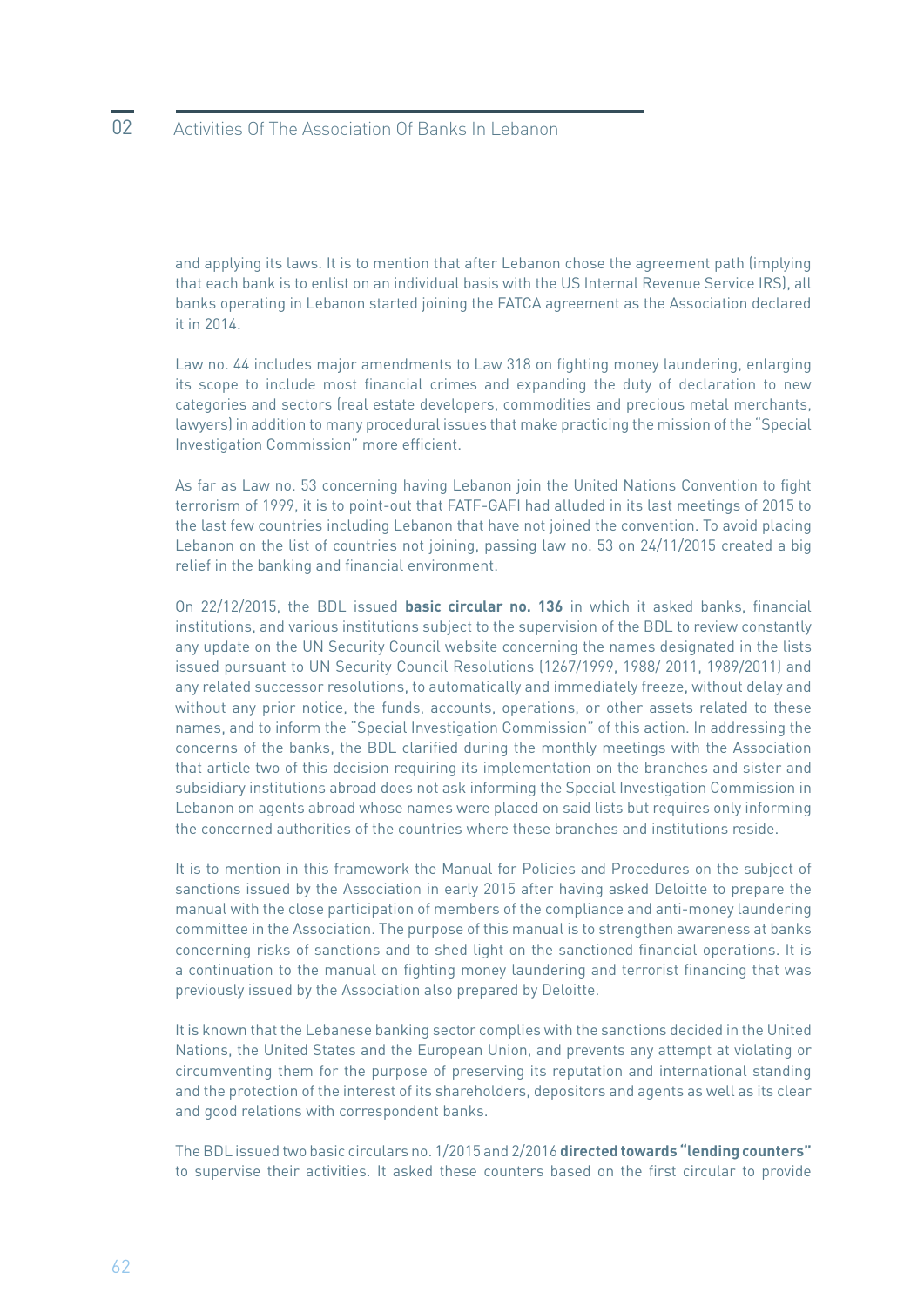him with specific information about them. The second circular detailed the conditions and principles they should comply with so that they are permitted to conduct lending operations. In this framework, the BDL prohibited based on **intermediate circular 410/2016** banks and financial institutions to lend directly or indirectly "lending counters" mentioned above so that they do not carry the credit risk of these loans and also to strengthen the sphere of combatting money laundering and terrorist financing.

The BDL also prohibited based on **intermediate circular no. 411/2016** banks and financial institutions from performing any kind of banking or non-banking or financial or non-financial operations, whether recorded in or off-balance sheet, with companies or mutual funds whose stocks and shares are totally or partially issued in bearer form. The BDL justified this measure on the basis that it falls under the context of international standards which is a new culture in the world that we have to join. There may be a cancellation of shares issued in bearer form in many countries due to the difficulty in identifying the beneficial economic owners of their holder and to prevent their use for money laundering. It is preferred not to accept these shares in the accounts of banks despite their knowledge of the owners.

In order to close any new loophole that could be used for money laundering, the BDL also issued in 2016 intermediate circular no. 415 which prohibited banks and institutions providing ATMs and credit cards from issuing or promoting prepaid cards. The sources of the BDL have declared that these cards could have been obtained without a name on them in many places other than banks and financial institutions whereas they are supposed to be tied to a bank account and issued in the name of their owner.

## 03 The visit of the Association delegation to the USA

During 2015, a delegation of the Association conducted a major business visit to New York City and Washington D.C. from 27 April to 2 May. The yearly visit aims at communicating with the U.S. administration and banks and is considered vital for the profession of the banking sector and the functioning of the Lebanese economy.

The main purpose of the visit was to review and strengthen the correspondent relationship between the Lebanese and the US banks. The delegation met executives from the New York Federal Reserve Bank in addition to ones in the fields of operations and compliance at the Bank of New York, City Bank and JP Morgan. The delegation met as well in Washington D.C. executives from the Treasury and many other different bodies concerned with the banking and financial matters.

The delegation of the Association stressed during these meetings on the concern of the Lebanese banking sector to continue complying with the international banking standards especially the American ones given that more than 80% of the external operations of this sector is conducted in US dollars and through correspondent accounts with US banks. The US executives highlighted the necessity for banks to keep working along the same lines as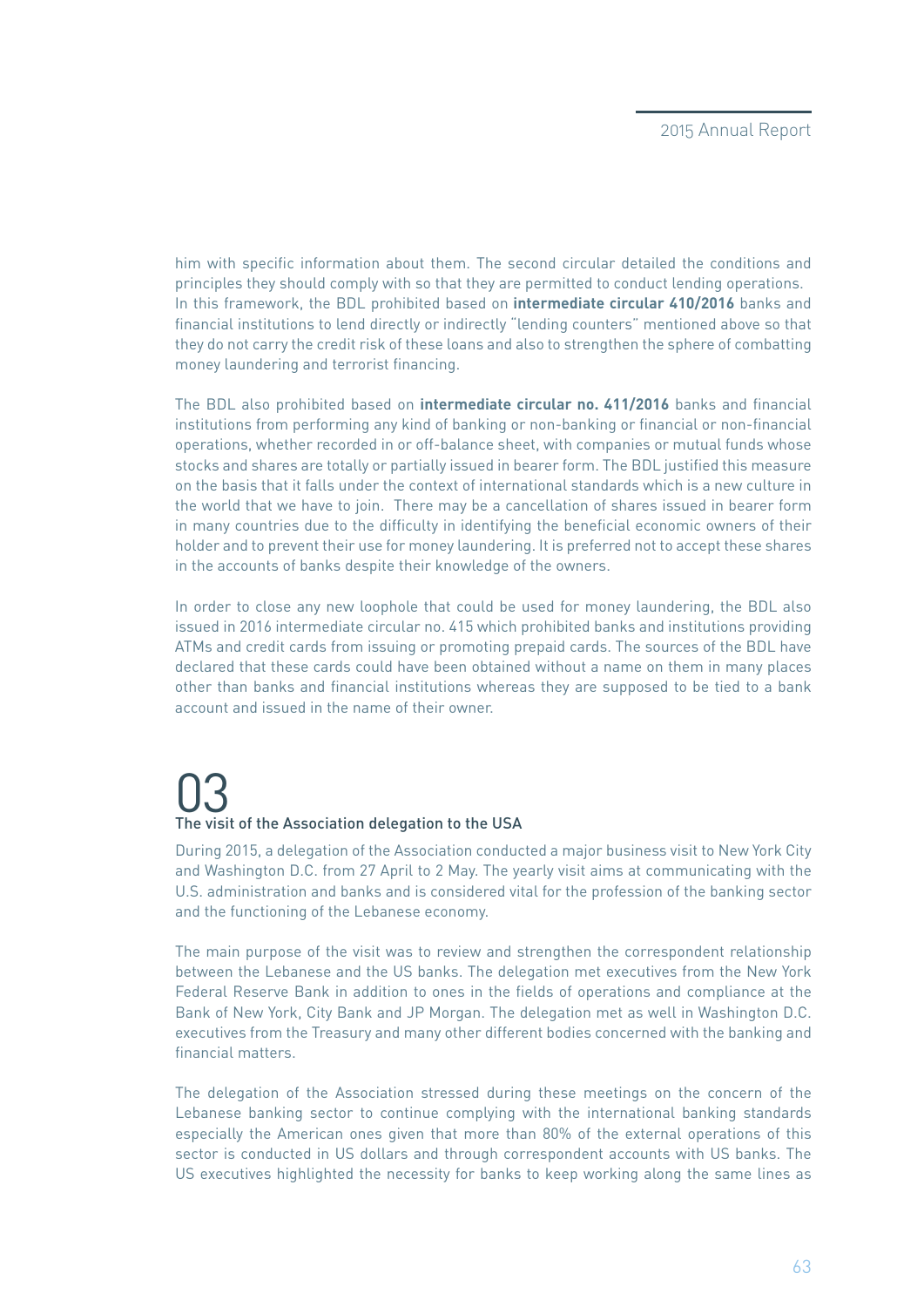far as risk management is concerned to preserve the existing correspondent relationship as a service to the benefit of the customers, the banking sector and the Lebanese economy.

The BDL praised this visit and the objectivity of the Association in preserving the standing of Lebanon in the world banking order. It also saw that the continuation of this effort enhances the confidence of the banking sector with the correspondent banks despite the regional and international risks and challenges surrounding our activities and the one of the correspondent banks. These latter banks due to the requirements of compliance and capitalization resort to severing their relationships to achieve de-risking in many countries (Latin America, Africa, ..). The activity of the Association with banks and with the authorities protected Lebanon from these risks that affected countries with better conditions than ours and prevented this vital relationship with correspondent banks from facing problems. It is necessary to intensify and continue these visits be it by the Association or by individual banks.

### III- INTERNAL AND EXTERNAL PRESENCE OF THE ASSOCIATION AND ITS COOPERATION WITH THE ECONOMIC BODIES

#### **At the internal level** a-

ABL reiterated in 2015 its commitment to the national public interest, while revealing its concern at increasing its presence and reinforcing its position as one of the major economic groups in Lebanon. This was specifically achieved through the following means:

- 1- Enhancing the communication and the relation with the responsible groups on economic issues in all the Lebanese media outlets which serves the continuous and complete coverage of the activities of the Association and its positions.
- 2- Issuing press releases on the national, economic and professional issues of interest to the Association and the banking community.
- **3-** Providing the media, regularly and intensively, with ABL publications (press releases, monthly bulletins, leaflets and manuals, series of articles and studies, etc.), to be adopted as a major source of information and ethics on the various sectors of the economic activities in Lebanon in general, and the banking activity in particular.
- Cooperating with different Lebanese economic bodies in order to draft working documents 4 and common perceptions on the points of view of these organizations with regard to projects and measures proposed by the official authorities, especially the formulation of common economic and social recommendations among the economic groups, the General Labor Union, and the syndicates.
- Continuing to closely cooperate with the different ministries, public institutions, national 5committees with social, economic, and environmental interests, through the representation of the banking sector and the Association in the following institutions: the Board of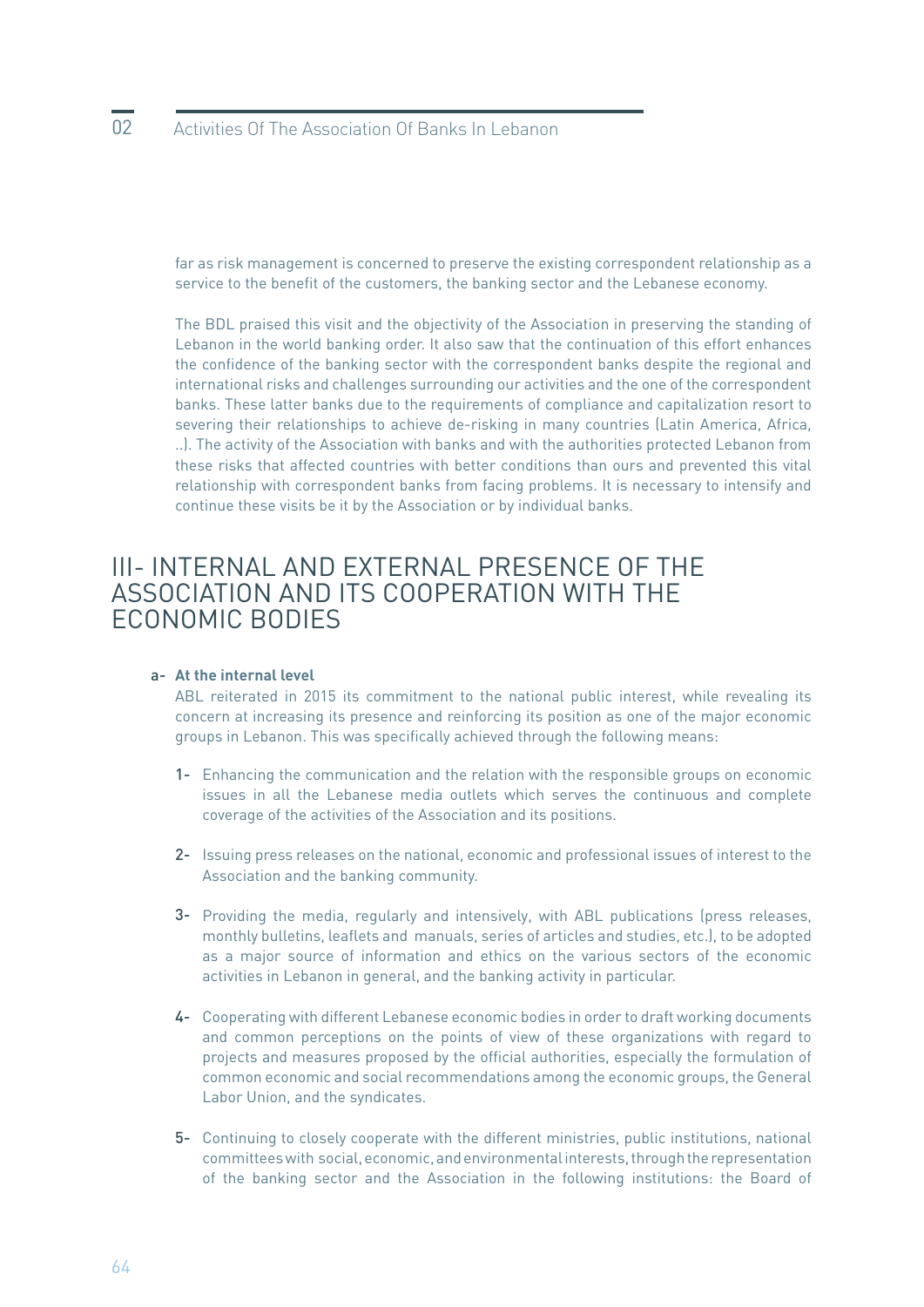Directors of the National Fund for Social Security; the Board of Directors of the National Agency for Employment; the banking commission and the commission on environment (International Chamber of Commerce – Lebanon); the commission for the promotion of the rights of the disabled in the labor market (Ministry of Labor); the Board of Directors of the Industrial Research Institute (Ministry of Industry); The group of national coordination on issues of climate change (Ministry of Environment); the guidance committee on fighting environmental pollution (Ministry of Environment); the administrative commission for the Fund for Environment (Ministry of Environment); National Advisory Council for Environment (Ministry of Environment); The organization and management committee of the National Afforestation Program for the planting of 40 million trees on Lebanese Territories (Ministry of Agriculture); The committee on equipping public parks with the internet (Ministry of Telecommunication).

- Taking part in sponsoring and/or supporting some major national and economic events, 6 such as: the conference organized by the Army command on: the middle east in light of the changes and possible compromises (May 5-8, 2015); The Reunion of the Secretary General of the Association and union of Arab banks (August 28, 2015); the Conference on "Strengthening the financial capaicity" in collaboration with the Ministry of Finance and the Ministry of Education (October 21, 2015); The Conference of the Companies' Social Responsibilities held at Phoenicia Hotel ( October 26, 2015); "Accelerate 2015" organized by the Banque du Liban (Forum de Beyrouth, December 10-11, 2015).
- **7-** Hosting a number of official figures (Minister of Finance Mr. Ali Hassan Khalil and the Minister of Interior, Mr. Nohad Machnouk), members of the Arab and foreign diplomatic corps in Lebanon and hosting several Arab and international delegations (the Institute of International Finance, World Bank, European Investment Bank, International Monetary Fund, The U.S. Treasury Department, the Francophone Union of Banks (UBF), etc..), and participating in official Lebanese delegations abroad.
- 8- Renewal of the agreement between the Association, the Ministry of Communication and Sodetel in order to provide free internet service in a number of public parks in Lebanon. Following this agreement, this service was provided in 2013 to the Jesuit Garden and Saint Nicholas Garden in Ashrafieh, Beirut. Other parks are being prepared to receive the same service under this agreement.

**At the level of publishing,** the Association continues to publish its **Monthly bulletin** (1200 issues per month, distributed equally to subscribers and media representatives in Lebanon), **The Economic Letter – in English** - includes a brief overview of the evolution of the major sectors of the Lebanese economy, with statistical tables and figures, and of which 1100 electronic copies are distributed to banks, institutions, individuals, and associations, in addition to a number of registered in Lebanon and abroad. Since 2015, a **Quarterly Newsletter in English** was added to these publications presenting the most important economic and banking activities, as well as the most important publications, training workshops, and cultural seminars aimed at informing the bank employees about methods to fight organized crime especially financial crimes related to money laundering and trading in narcotics. Besides, monthly bulletins on **Key Indicators** and on **the portfolio of Treasury Bills** in Lebanese pounds and in foreign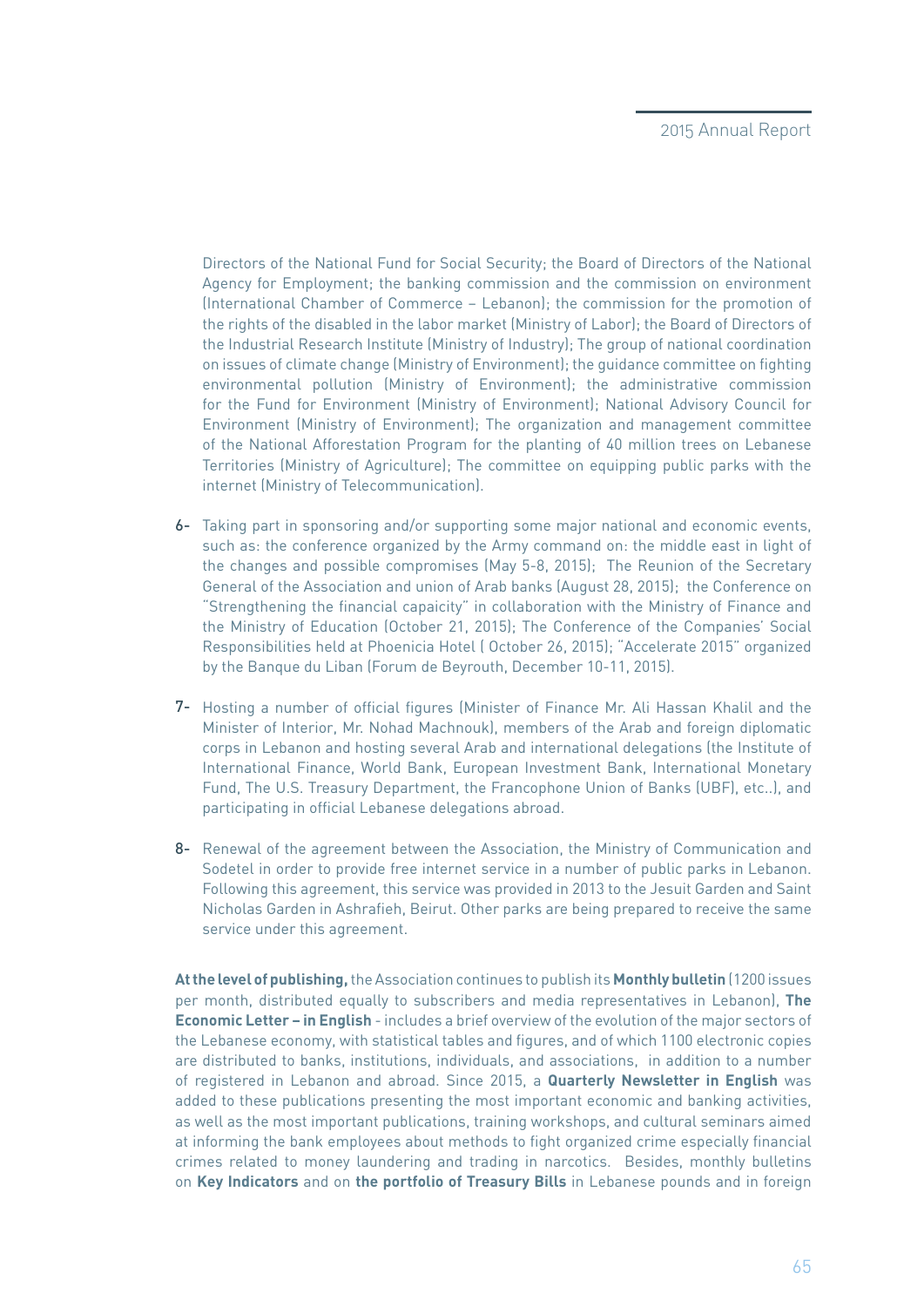currencies are still distributed. In addition to the **Annual Report of 2014,** in Arabic and English, **the Almanac of Banks in Lebanon 2015** was also issued in English. Finally, and as part of the series on the documents of the Association (under no. 28), a new document entitled **"The Human Resources in the Lebanese Banking Sector in 2013"** also published in Arabic and French.

**On the level of documentation and internal library,** the ABL continued to update its **data bank and press archives** (1990-2015) and enrich **its library periodicals** (1546 specialized works and 130 periodicals in Arabic, French, and English). It is to note that the ABL places, at the disposal of banking staff, specialized researchers, university professors and students a full series of documents and references they may need.

The Association continues **to update its Internet site** (www.abl.org.lb). The site is available in three languages (Arabic, French, and English) and allows users to obtain information on ABL structure, General Secretariat, Board of Directors, and committees, as well as its various services, and most important domestic and foreign activities especially in the field of fighting organized crime and on various publications. The site also publishes the news of banks and their activities in addition to the 2013-2014 version of the **Collective Labor Agreement** which governs the professional relationships between bank administrations and their employees. This site also allows users to access thanks to the "useful links", the websites of a large number of local Arab and foreign financial and economic institutions and associations.

#### b- **At the external level**

#### **Participating in Arab and international banking events** 1-

In 2015, the Association participated in several regional and international meetings and conferences. Its representatives (President, Vice-President, members of the Board or some consultative committees, and the Secretary General) had many interventions and contributions during these activities and several communications on the side.

#### **The public relations external campaign** 2-

The Association continued the public relations campaign in 2015 that started in 2013 and especially targeting the USA and some European Countries. In this context, many delegation from the Association conducted visits to New York, Washington D.C., Paris, London and Brussels that covered many institutions, administrations, and persons concerned with issues of interest to the Association. The purpose of these meetings, on one hand, was to introduce the importance of the Lebanese banking sector and its vital role in the stability of Lebanon and even in the region. On the other hand, the meetings emphasized the importance of correspondence between the Lebanese banks and the banks of the largest world financial centers. The Lebanese banking delegation also presented in these meetings the efforts spent on fighting money laundering and terrorism financing based on an organized and continuous administrative work and on the cooperation with the UN, Interpol, EU and US banks and the US Treasury Department in their principles and rules of operation at this level. During the meetings, the working delegation team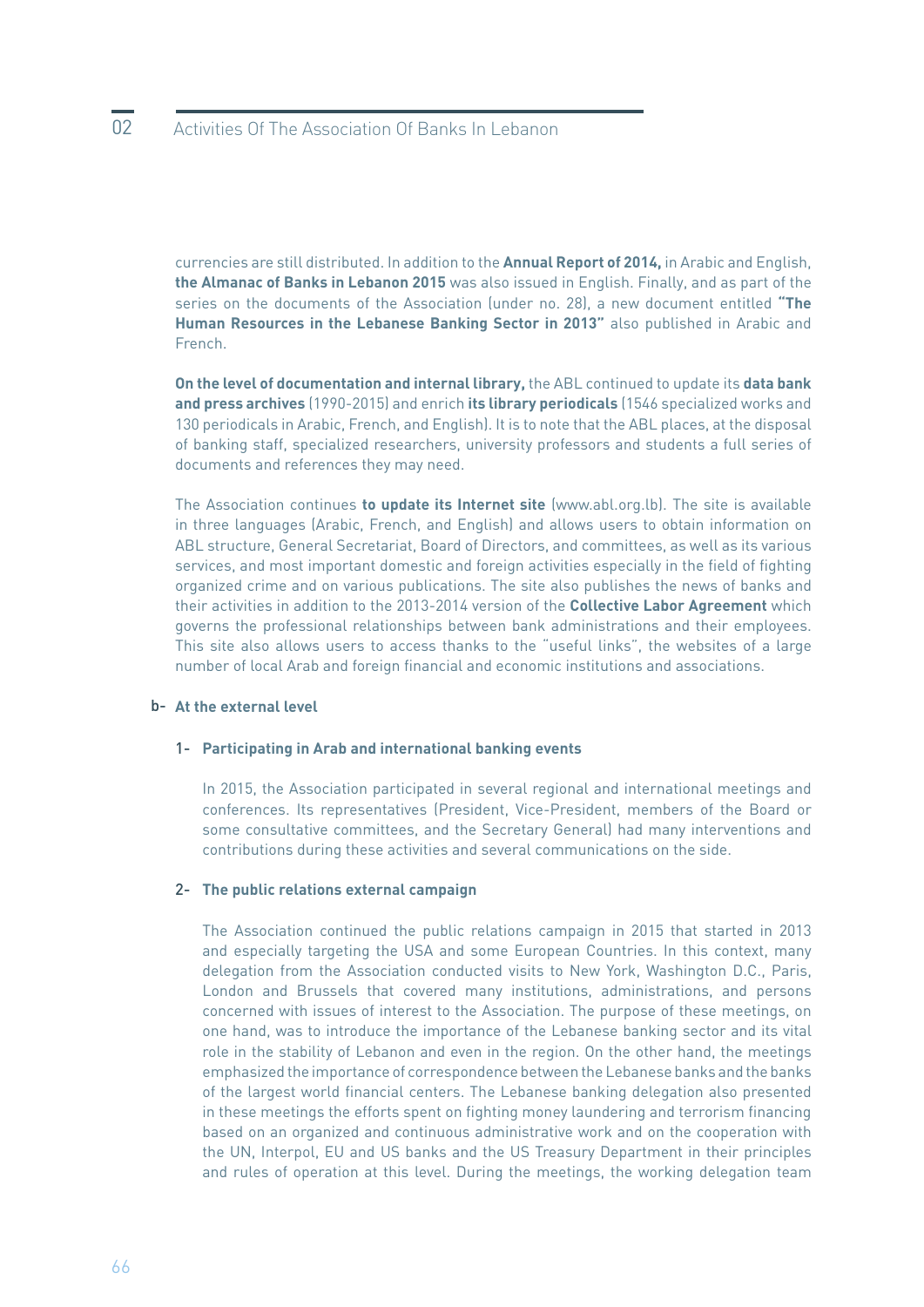stressed on the Lebanese banking sector's commitment to international sanctions against countries and parties concerned, with reference to the 4 Laws that were approved by the Lebanese Parliament on: The exchange of tax information, the declaration of transfer of funds across borders, the amendment of the law on anti-money laundering and the UN convention on draining sources of financing terrorism. These laws would strengthen the procedures to combat terrorism and organized crime, especially on the financial level. The Association along with the supervisory and monetary authorities have played a crucial role with both legislative and executive authorities in order to encourage issuing these laws.

It is well known that the Association is a founding member of **the Union of Francophone Banks (UBF)** and an active member in its committees. In this context, the Association is seeking as part of this international important forum to strengthen correspondent relations with the French banks and the French-speaking ones, and to focus, in particular, on activating the communication mechanisms, the exchange of experiences, the intensification of forums and workshops that are specialized in various aspects of the banking profession. In 2015, the Association of Banks in Lebanon agreed upon the document entitled: "The Contribution of the Francophone Banking Union (UBF) in the Fight against Climate Change" (La

Contribution de l'Union Bancaire Francophone dans la Lutte Contre le Changement Climatique). This document was issued by the Union on the eve of the "COP21/United Nations Conference on climate change" that was held on November - December 2015 in Paris.

It was decided that Beirut (the Lebanese Capital) is scheduled to host in 2016 a seminar on "Secure Banking" according to the proposal of the Association of Banks in Lebanon.